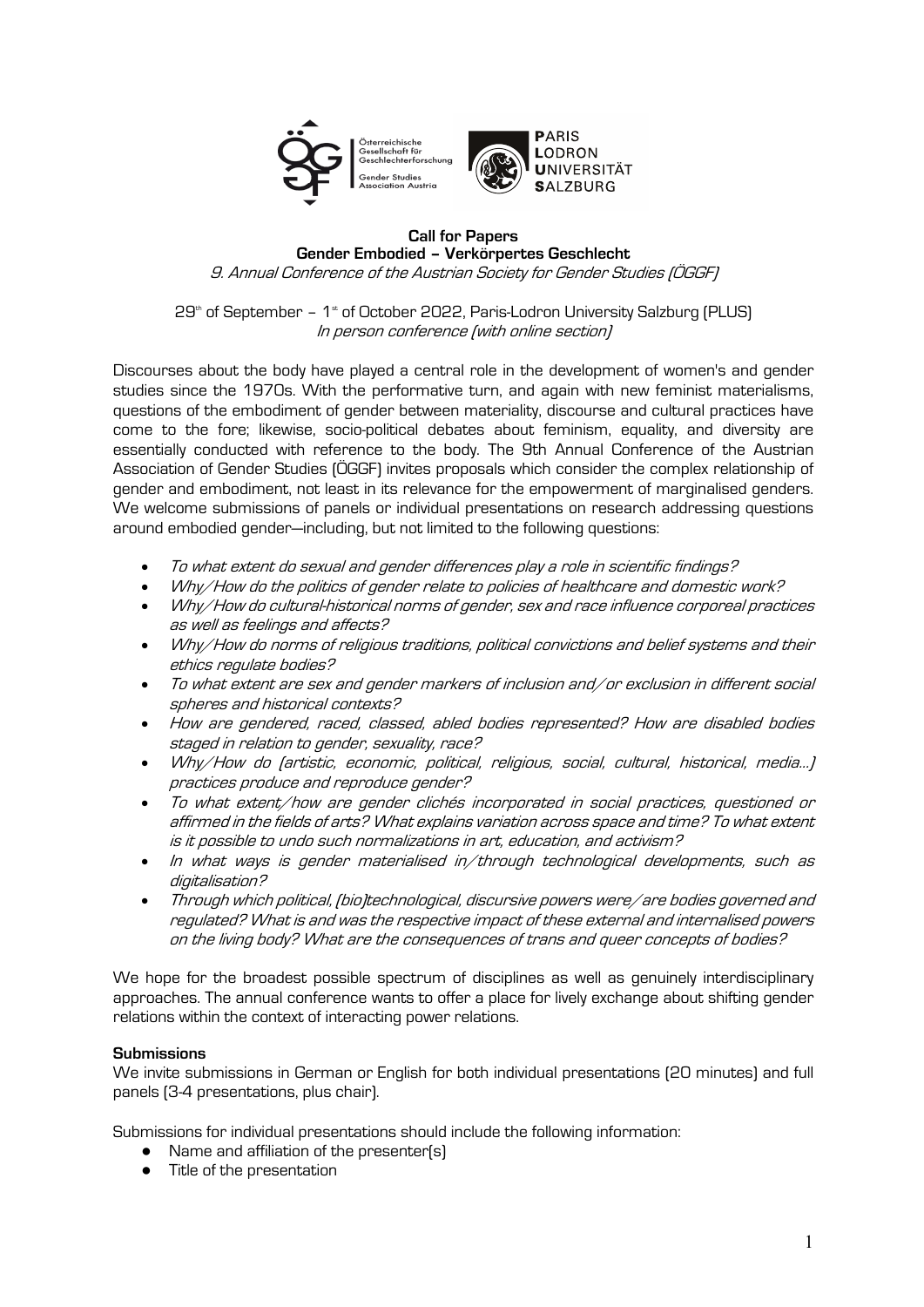- Abstract [maximum 300 words]
- 5 keywords (except for "gender" and "body")
- Willingness to act as Chair of another panel: Yes/No

Submissions for full panels should also include the following information, *in addition* to the above for all presentations in the panel:

- Brief description of the topic of the panel (150 words maximum)
- Name and affiliation of the panel chair(s)

We also welcome proposals for innovative formats (workshops, book presentations, dialogue formats or contributions of artistic research such as videos, performance lectures). Proposals should then *also* include a brief description of the desired format.

### **Submission deadline:** 20th of April 2022.

**Submissions by e-mail:** Oeggf\_tagung\_2022@plus.ac.at. All applicants will be notified by the end of May about whether their contribution has been accepted.

The conference organisation and administration is coordinated by the Rectorate of the University of Salzburg (coordination office *gendup*) with the support of Land Salzburg. For questions concerning conference administration, please email: Oeggf\_tagung\_2022@plus.ac.at

The annual conference is co-financed by ÖGGF funds. The conference fee is covered by the annual membership fee with ÖGGF. Submissions of papers are possible without membership in ÖGGF; membership in ÖGGF is required for participation in the conference. Submissions will be reviewed and selected by a scientific board.

#### **Call for Papers Gender Embodied – Verkörpertes Geschlecht**

9. Jahrestagung der Österreichischen Gesellschaft für Geschlechterforschung (ÖGGF)

29. September - 1. Oktober 2022 - Paris-Lodron Universität Salzburg (PLUS) Präsenztagung (mit Online Sektion)

Diskurse über den Körper spielen in der Entwicklung der Frauen- und Geschlechterforschung seit den 1970er Jahren eine zentrale Rolle. Mit der performativen Wende rückte die Frage nach der Verkörperung von Geschlecht zwischen Materialität, Diskurs und kulturellen Praktiken in den Vordergrund; ebenso werden die gesellschaftspolitischen Debatten um Feminismus, Gleichstellung und Diversität wesentlich mit Bezug auf den Körper geführt. Die 9. Jahrestagung der Österreichischen Gesellschaft für Geschlechterforschung (ÖGGF) lädt zu Beiträgen ein, die das komplexe Verhältnis von Geschlecht und Verkörperung nicht zuletzt in seiner Relevanz für das Empowerment marginalisierter Geschlechter befragen. Wir erhoffen uns ein möglichst breites Spektrum an Disziplinen wie auch genuin interdisziplinäre Ansätze. Die Jahrestagung will einen Ort des lebendigen Austauschs über sich wandelnde Geschlechterverhältnisse in unterschiedlichsten Kontexten bieten.

### **Einreichungen**

Wir laden zu Einreichungen in deutscher oder englischer Sprache sowohl für Einzelvorträge (20 Minuten) als auch für ausgearbeitete Panels (3-4 Vorträge, plus Chair) ein.

Einreichungen für *Einzelvorträge* sollten folgende Informationen beinhalten:

- Name und Affiliation des/der Vortragenden
- Titel des Vortrags
- Abstract (maximal 300 Wörter)
- 5 aussagekräftige Schlagworte (außer "Gender" and "Körper")